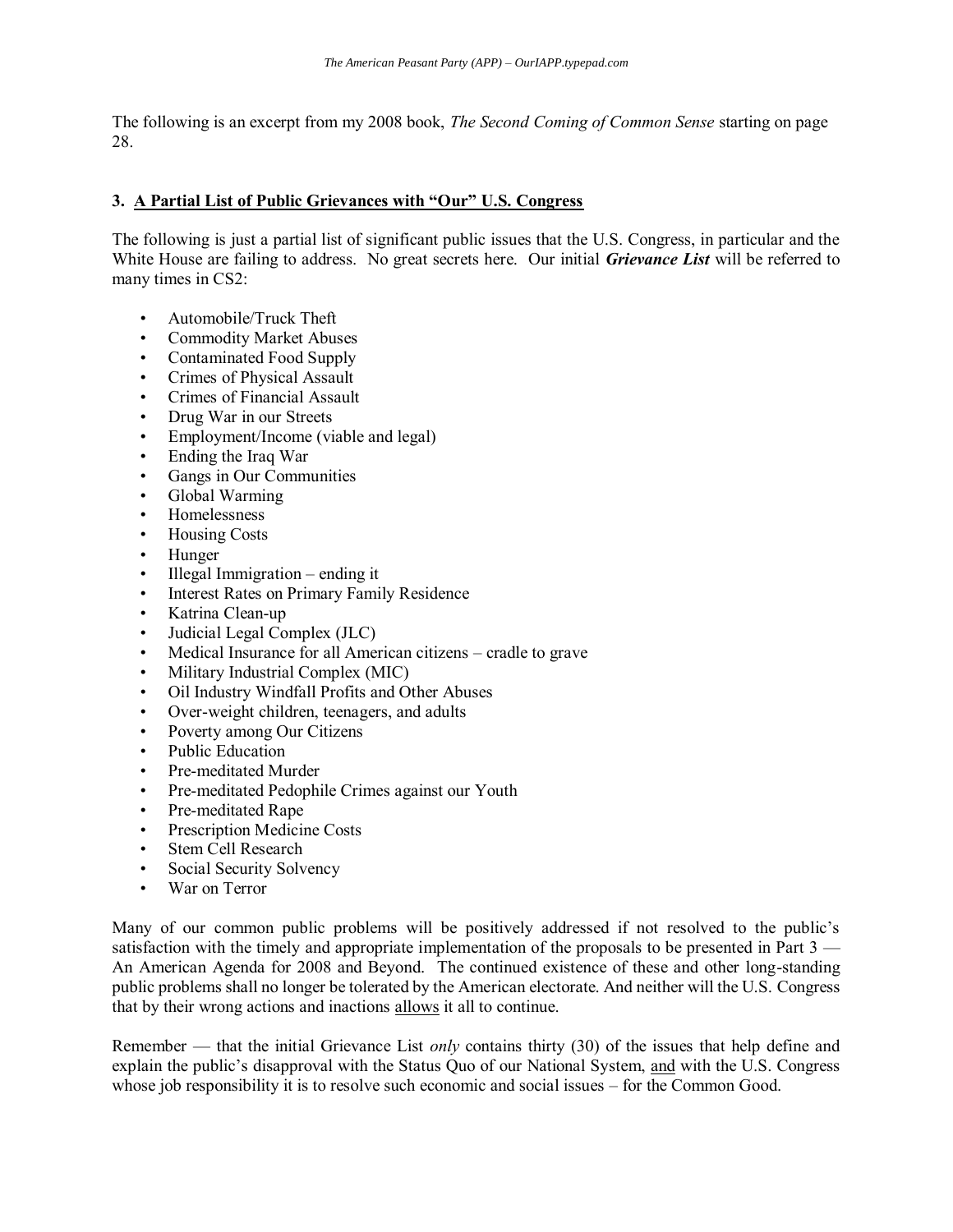They need to remember that Election Day 11-1-2008 is coming. We are coming!

## But What About Abortion and Gay Rights

Funny – how those two issues are not on the Grievance List, even though they were such burning issues in the days leading up to the 2006 election. I realized those two topics were not there well after preparing the list. But why not, since they are the hot issues (with an occasional stem cell or two thrown in) that the political parties, mainly the Republicans, run around the country screaming about as most recent elections approach.

Just as in 2004 — those two "issues" were blatantly used by the Republican Party to whip up funding support and "target" the type of voters easily driven by such personal hot buttons to turn-out and help keep a failed presidency in office for *four more years*. Along with those Terror Alerts right out of the Bush Administration that increased weekly right up to Election Day and then mysteriously stopped! That is what happened folks.

Once again, the lead Republican Party campaign strategist and domestic propagandist – the Ayatollah Rove (I did not coin that title for him, but I did think of it before hearing it in the news). Once again, he played the religious types *like a cheap violin* — using them to achieve yet another un-deserved victory – and maintain POWER. Any questions?

I spoke with more than one such voter (usually Republican) a few months after the 2004 election and they realized they were had and were disgusted about it. To their credit, some of them and others turned-out in 2006 and got partial revenge on the Congress and on the Republican Party in particular. And those Congressional incumbent upsets in both parties were only a taste of what should be in store for the whole Congress in 2008.

o o o o

End of copied text.

As you can see from the partial list of our grievances that I compiled in 2007, has not been addressed in going on nine (9) years by the dysfunctional US Congress. We can mention a few other items:

- The terror war against ISIS
- The domestic war against the heroin epidemic
- The continuation of flat wages
- The uncontrolled rise in recent years of grocery costs
- The uncontrolled rise in recent years of residential rental costs

And we could probably add a few more to the list.

The public Approval rating of the US Congress has been running at 10% for too many years. Which put in a more practical way is to say their public Disapproval rating is 90%.

If any one of us had a similar job rating – we would be out of a job!

My frustrated fellow Americans, it is time for the incumbents in Congress to be removed from their jobs.